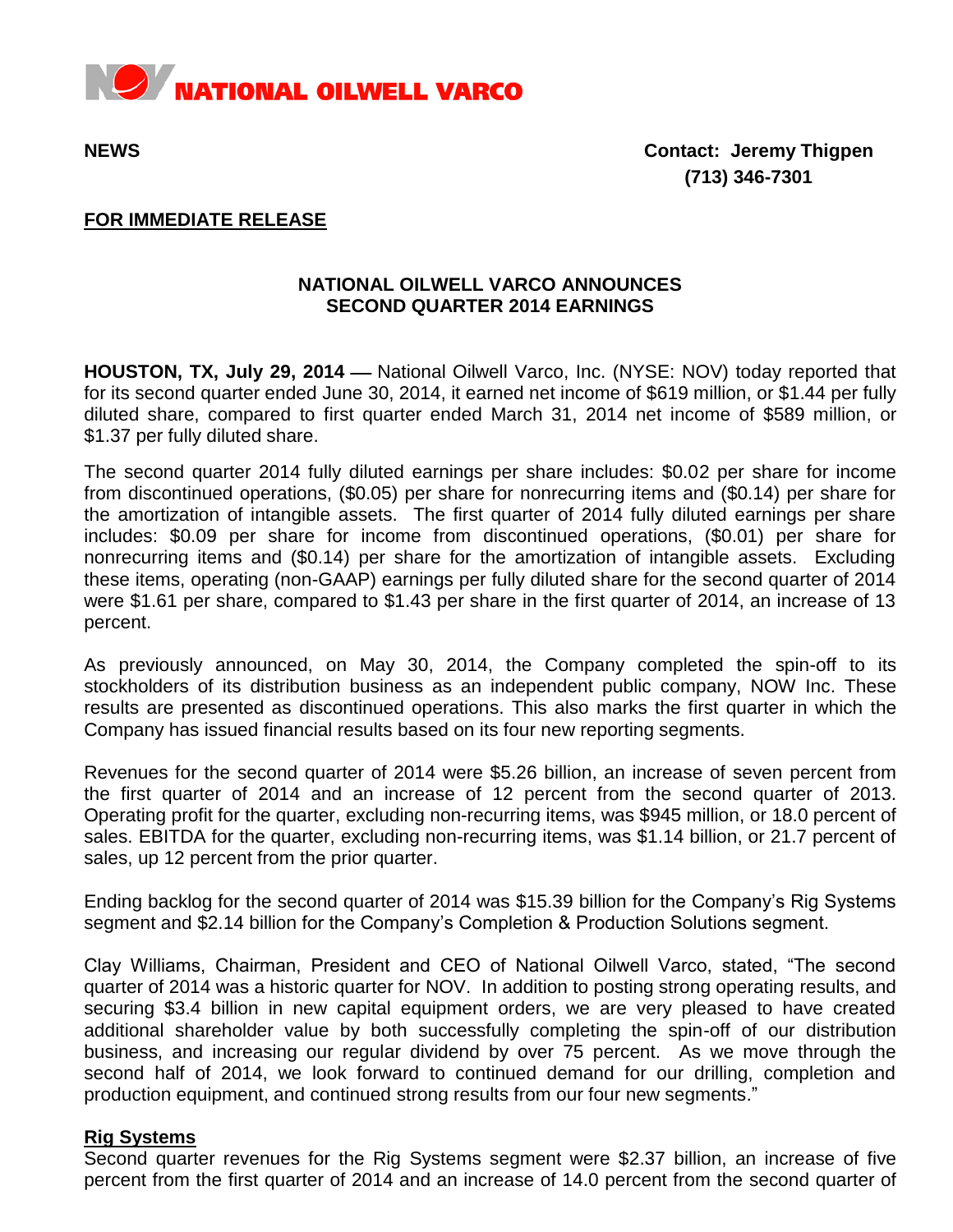2013. Operating profit for this segment was \$501 million, or 21.1 percent of sales. EBITDA for this segment was \$523 million, or 22.0 percent of sales. Revenue out of backlog for the segment was at \$2.07 billion.

Backlog for capital equipment orders for the Company's Rig Systems segment at June 30, 2014 was \$15.39 billion, up one percent from the first quarter of 2014, and up 20.0 percent from the end of the second quarter of 2013. New orders during the quarter were \$2.28 billion, reflecting continued strong demand for oilfield equipment.

# **Rig Aftermarket**

Second quarter revenues for the Rig Aftermarket segment were \$785 million, an increase of five percent from the first quarter of 2014 and an increase of 17.0 percent from the second quarter of 2013. Operating profit for this segment was \$217 million, or 27.6 percent of sales. EBITDA for this segment was \$224 million, or 28.5 percent of sales.

## **Wellbore Technologies**

Revenues for the second quarter of the Wellbore Technologies segment were \$1.45 billion, an increase of 13.0 percent from the first quarter of 2014 and an increase of 18.0 percent from the second quarter of 2013. Operating profit for this segment was \$269 million, or 18.6 percent of sales. EBITDA for this segment was \$377 million, or 26.1 percent of sales.

## **Completion & Production Solutions**

The Completion & Production Solutions segment generated revenues of \$1.13 billion, an increase of 12.0 percent from the first quarter of 2014 and an increase of seven percent from the second quarter of 2013. Operating profit for this segment was \$158 million, or 14.0 percent of sales. EBITDA for this segment was \$211 million, or 18.7 percent of sales.

Backlog for capital equipment orders for the Company's Completion & Production Solutions segment at June 30, 2014 was \$2.14 billion, up 32.0 percent from the first quarter of 2014, and up 44.0 percent from the end of the second quarter of 2013. New orders during the quarter were \$1.12 billion.

The Company has scheduled a conference call for July 29, 2014, at 8:00 a.m. Central Time to discuss second quarter results. The call will be broadcast through the Investor Relations link on National Oilwell Varco's web site at [www.nov.com,](http://www.nov.com/) and a replay will be available on the site for thirty days following the conference. Participants may also join the conference call by dialing **1- 800-447-0521 within North America** or **1-847-413-3238 outside of North America** five to ten minutes prior to the scheduled start time and asking for the "National Oilwell Varco Earnings Conference Call."

National Oilwell Varco is a worldwide leader in the design, manufacture and sale of equipment and components used in oil and gas drilling and production operations, and the provision of oilfield services to the upstream oil and gas industry.

Statements made in this press release that are forward-looking in nature are intended to be "forward-looking statements" within the meaning of Section 21E of the Securities Exchange Act of 1934 and may involve risks and uncertainties. These statements may differ materially from actual future events or results. Readers are referred to documents filed by National Oilwell Varco with the Securities and Exchange Commission, including the Annual Report on Form 10-K, which identify significant risk factors which could cause actual results to differ from those contained in the forward-looking statements.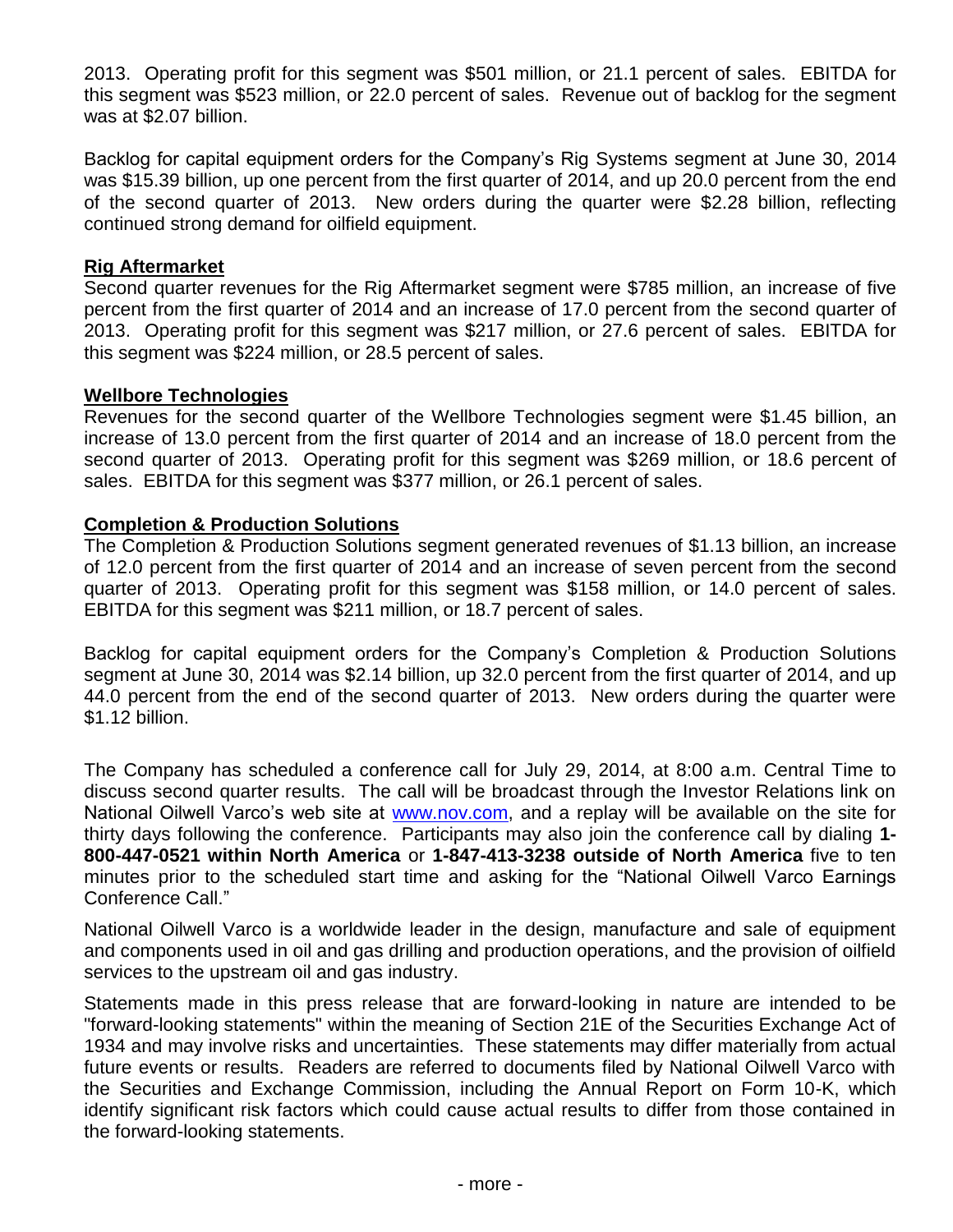### **NATIONAL OILWELL VARCO, INC. CONSOLIDATED BALANCE SHEETS (In millions, except share data)**

|                                                                                            |                           | June 30,<br>2014    | December 31,<br>2013 |                     |  |
|--------------------------------------------------------------------------------------------|---------------------------|---------------------|----------------------|---------------------|--|
|                                                                                            |                           | (Unaudited)         |                      |                     |  |
| <b>ASSETS</b>                                                                              |                           |                     |                      |                     |  |
| Current assets:                                                                            |                           |                     |                      |                     |  |
| Cash and cash equivalents                                                                  | \$                        | 3,885               | \$                   | 3,436               |  |
| Receivables, net                                                                           |                           | 4,427               |                      | 4,896               |  |
| Inventories, net                                                                           |                           | 5,198               |                      | 5,603               |  |
| Costs in excess of billings                                                                |                           | 1,567               |                      | 1,539               |  |
| Deferred income taxes                                                                      |                           | 331                 |                      | 373                 |  |
| Prepaid and other current assets                                                           |                           | 595                 |                      | 576                 |  |
| Total current assets                                                                       |                           | 16,003              |                      | 16,423              |  |
| Property, plant and equipment, net                                                         |                           | 3,440               |                      | 3,408               |  |
| Deferred income taxes                                                                      |                           | 472                 |                      | 372                 |  |
| Goodwill                                                                                   |                           | 8,640               |                      | 9,049               |  |
| Intangibles, net                                                                           |                           | 4,808               |                      | 5,055               |  |
| Investment in unconsolidated affiliates                                                    |                           | 351                 |                      | 390                 |  |
| Other assets                                                                               |                           | 113                 |                      | 115                 |  |
|                                                                                            | \$                        | 33,827              | $\mathbb{S}$         | 34,812              |  |
| LIABILITIES AND STOCKHOLDERS' EQUITY                                                       |                           |                     |                      |                     |  |
| Current liabilities:                                                                       |                           |                     |                      |                     |  |
| Accounts payable                                                                           | \$                        | 1,178               | \$                   | 1,275               |  |
| <b>Accrued liabilities</b>                                                                 |                           | 2,857               |                      | 2,763               |  |
| Billings in excess of costs                                                                |                           | 2,176               |                      | 1,771               |  |
| Current portion of long-term debt and short-term borrowings                                |                           |                     |                      | 1                   |  |
| Accrued income taxes                                                                       |                           | 260                 |                      | 556                 |  |
| Deferred income taxes                                                                      |                           | 444                 |                      | 312                 |  |
| Total current liabilities                                                                  |                           | 6,915               |                      | 6,678               |  |
|                                                                                            |                           |                     |                      |                     |  |
| Long-term debt                                                                             |                           | 3,148               |                      | 3,149               |  |
| Deferred income taxes                                                                      |                           | 2,002               |                      | 2,292               |  |
| Other liabilities                                                                          |                           | 344                 |                      | 363                 |  |
| <b>Total liabilities</b>                                                                   |                           | 12,409              |                      | 12,482              |  |
| Commitments and contingencies                                                              |                           |                     |                      |                     |  |
| Stockholders' equity:                                                                      |                           |                     |                      |                     |  |
| Common stock – par value $$.01$ ; 1 billion shares authorized; 429,458,043 and 428,433,703 |                           |                     |                      |                     |  |
| shares issued and outstanding at June 30, 2014 and December 31, 2013                       |                           | 4                   |                      | 4                   |  |
| Additional paid-in capital                                                                 |                           | 8,999               |                      | 8,907               |  |
| Accumulated other comprehensive income (loss)                                              |                           | 48                  |                      | (4)                 |  |
| Retained earnings                                                                          |                           | 12,281              |                      | 13,323              |  |
| Total Company stockholders' equity                                                         |                           | 21,332              |                      | 22,230              |  |
| Noncontrolling interests                                                                   |                           | 86                  |                      | 100                 |  |
| Total stockholders' equity                                                                 |                           | $\overline{21,418}$ |                      | $\overline{2}2,330$ |  |
|                                                                                            | $\boldsymbol{\mathsf{S}}$ | 33,827              | $\mathcal{S}$        | 34,812              |  |
|                                                                                            |                           |                     |                      |                     |  |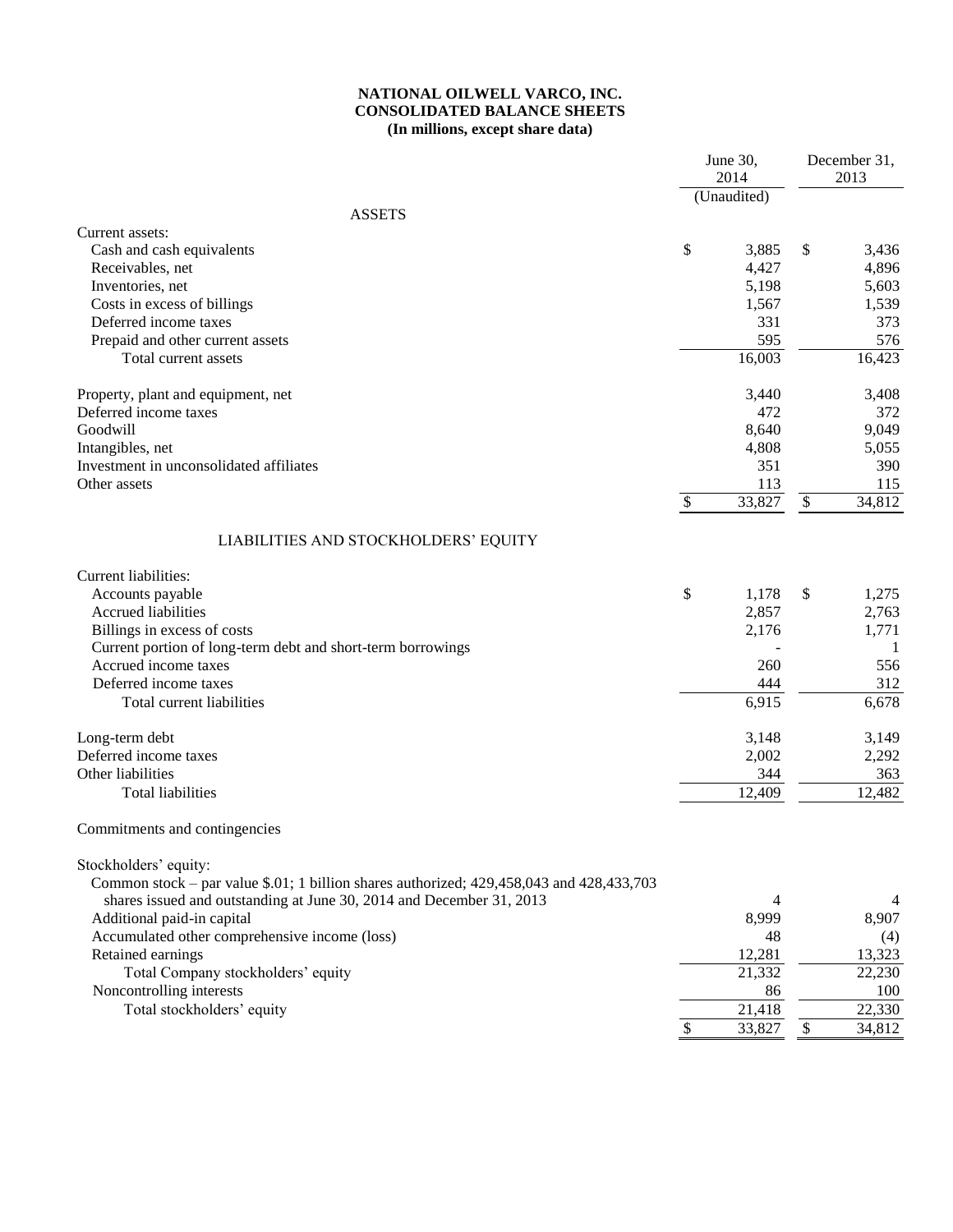### **NATIONAL OILWELL VARCO, INC. CONSOLIDATED STATEMENTS OF INCOME (Unaudited) (In millions, except per share data)**

| March 31,<br>June 30,<br>June 30,<br>2013<br>2013<br>2014<br>2014<br>2014<br>Revenue:<br>\$<br>\$<br>\$<br>\$<br>\$<br><b>Rig Systems</b><br>2,372<br>2,081<br>2,256<br>4,628<br>3,992<br>Rig Aftermarket<br>785<br>670<br>750<br>1,535<br>1,221<br>Wellbore Technologies<br>2,724<br>1,446<br>1,222<br>1,278<br>2,445<br>Completion & Production Solutions<br>1,127<br>1,057<br>1,002<br>2,129<br>2,059<br>Eliminations<br>(475)<br>(350)<br>(397)<br>(872)<br>(661)<br>4,680<br>4,889<br>9,056<br>Total revenue<br>5,255<br>10,144<br>Gross profit<br>1,456<br>1,227<br>1,290<br>2,746<br>2,416<br>27.7%<br>26.7%<br>Gross profit %<br>26.2%<br>26.4%<br>27.1%<br>511<br>457<br>473<br>984<br>889<br>Selling, general, and administrative<br>Nonrecurring items<br>32<br>57<br>18<br>50<br>130<br>Operating profit<br>913<br>799<br>1,712<br>713<br>1,397<br>Interest and financial costs<br>(27)<br>(30)<br>(26)<br>(53)<br>(58)<br>Interest income<br>9<br>5<br>3<br>4<br>6<br>23<br>15<br>10<br>Equity income in unconsolidated affiliates<br>33<br>34<br>(21)<br>11<br>(21)<br>Other income (expense), net<br>(3)<br>787<br>893<br>712<br>1.680<br>1,376<br>Income before income taxes<br>Provision for income taxes<br>284<br>218<br>239<br>523<br>423<br>609<br>Income from continuing operations<br>548<br>494<br>1,157<br>953<br>Income from discontinued operations<br>37<br>11<br>41<br>52<br>78<br>620<br>531<br>589<br>Net income<br>1,209<br>1,031<br>Net income (loss) attributable to noncontrolling interests<br>(2)<br>531<br>589<br>Net income attributable to Company<br>$\frac{3}{2}$<br>619<br>$\sqrt[6]{\frac{1}{2}}$<br>\$<br>1,208<br>1,033<br>\$<br>$\sqrt{\frac{2}{2}}$<br>Per share data:<br><b>Basic</b><br>Income from continuing operations<br>2.70<br>\$<br>2.24<br>\$<br>1.42<br>\$<br>1.16<br>\$<br>1.28<br>\$<br>$\$$<br>$\mathbb{S}$<br>$\frac{1}{2}$<br>$\frac{1}{2}$<br>Income from discontinued operations<br>\$<br>0.03<br>0.09<br>0.10<br>0.12<br>0.18<br>$\mathbb{S}$<br>$\$$<br>\$<br>Net income attributable to Company<br>\$<br>\$<br>1.25<br>2.42<br>1.45<br>1.38<br>2.82<br>Diluted<br>Income from continuing operations<br>1.42<br>$\$$<br>1.15<br>\$<br>1.28<br>\$<br>$\boldsymbol{\$}$<br>2.23<br>\$<br>2.69<br>$\frac{1}{2}$<br>$\$$<br>$\$$<br>\$<br>$\frac{\text{S}}{\text{S}}$<br>Income from discontinued operations<br>$0.02\,$<br>0.09<br>0.09<br>0.12<br>0.18<br>\$<br>$\mathbb{S}$<br>$\$\,$<br>\$<br>\$<br>Net income attributable to Company<br>1.37<br>1.44<br>1.24<br>2.81<br>2.41<br>Weighted average shares outstanding:<br>428<br>426<br>428<br>428<br><b>Basic</b><br>426<br>Diluted<br>430<br>428<br>429<br>430<br>428 | Three Months Ended |  |  |  |  | Six Months Ended |  |  |  |  |
|---------------------------------------------------------------------------------------------------------------------------------------------------------------------------------------------------------------------------------------------------------------------------------------------------------------------------------------------------------------------------------------------------------------------------------------------------------------------------------------------------------------------------------------------------------------------------------------------------------------------------------------------------------------------------------------------------------------------------------------------------------------------------------------------------------------------------------------------------------------------------------------------------------------------------------------------------------------------------------------------------------------------------------------------------------------------------------------------------------------------------------------------------------------------------------------------------------------------------------------------------------------------------------------------------------------------------------------------------------------------------------------------------------------------------------------------------------------------------------------------------------------------------------------------------------------------------------------------------------------------------------------------------------------------------------------------------------------------------------------------------------------------------------------------------------------------------------------------------------------------------------------------------------------------------------------------------------------------------------------------------------------------------------------------------------------------------------------------------------------------------------------------------------------------------------------------------------------------------------------------------------------------------------------------------------------------------------------------------------------------------------------------------------------------------------------------------------------------------------------------------------------------------------------------------------------------------------------------------------------------------------------------------------------------------------------------|--------------------|--|--|--|--|------------------|--|--|--|--|
|                                                                                                                                                                                                                                                                                                                                                                                                                                                                                                                                                                                                                                                                                                                                                                                                                                                                                                                                                                                                                                                                                                                                                                                                                                                                                                                                                                                                                                                                                                                                                                                                                                                                                                                                                                                                                                                                                                                                                                                                                                                                                                                                                                                                                                                                                                                                                                                                                                                                                                                                                                                                                                                                                             |                    |  |  |  |  |                  |  |  |  |  |
|                                                                                                                                                                                                                                                                                                                                                                                                                                                                                                                                                                                                                                                                                                                                                                                                                                                                                                                                                                                                                                                                                                                                                                                                                                                                                                                                                                                                                                                                                                                                                                                                                                                                                                                                                                                                                                                                                                                                                                                                                                                                                                                                                                                                                                                                                                                                                                                                                                                                                                                                                                                                                                                                                             |                    |  |  |  |  |                  |  |  |  |  |
|                                                                                                                                                                                                                                                                                                                                                                                                                                                                                                                                                                                                                                                                                                                                                                                                                                                                                                                                                                                                                                                                                                                                                                                                                                                                                                                                                                                                                                                                                                                                                                                                                                                                                                                                                                                                                                                                                                                                                                                                                                                                                                                                                                                                                                                                                                                                                                                                                                                                                                                                                                                                                                                                                             |                    |  |  |  |  |                  |  |  |  |  |
|                                                                                                                                                                                                                                                                                                                                                                                                                                                                                                                                                                                                                                                                                                                                                                                                                                                                                                                                                                                                                                                                                                                                                                                                                                                                                                                                                                                                                                                                                                                                                                                                                                                                                                                                                                                                                                                                                                                                                                                                                                                                                                                                                                                                                                                                                                                                                                                                                                                                                                                                                                                                                                                                                             |                    |  |  |  |  |                  |  |  |  |  |
|                                                                                                                                                                                                                                                                                                                                                                                                                                                                                                                                                                                                                                                                                                                                                                                                                                                                                                                                                                                                                                                                                                                                                                                                                                                                                                                                                                                                                                                                                                                                                                                                                                                                                                                                                                                                                                                                                                                                                                                                                                                                                                                                                                                                                                                                                                                                                                                                                                                                                                                                                                                                                                                                                             |                    |  |  |  |  |                  |  |  |  |  |
|                                                                                                                                                                                                                                                                                                                                                                                                                                                                                                                                                                                                                                                                                                                                                                                                                                                                                                                                                                                                                                                                                                                                                                                                                                                                                                                                                                                                                                                                                                                                                                                                                                                                                                                                                                                                                                                                                                                                                                                                                                                                                                                                                                                                                                                                                                                                                                                                                                                                                                                                                                                                                                                                                             |                    |  |  |  |  |                  |  |  |  |  |
|                                                                                                                                                                                                                                                                                                                                                                                                                                                                                                                                                                                                                                                                                                                                                                                                                                                                                                                                                                                                                                                                                                                                                                                                                                                                                                                                                                                                                                                                                                                                                                                                                                                                                                                                                                                                                                                                                                                                                                                                                                                                                                                                                                                                                                                                                                                                                                                                                                                                                                                                                                                                                                                                                             |                    |  |  |  |  |                  |  |  |  |  |
|                                                                                                                                                                                                                                                                                                                                                                                                                                                                                                                                                                                                                                                                                                                                                                                                                                                                                                                                                                                                                                                                                                                                                                                                                                                                                                                                                                                                                                                                                                                                                                                                                                                                                                                                                                                                                                                                                                                                                                                                                                                                                                                                                                                                                                                                                                                                                                                                                                                                                                                                                                                                                                                                                             |                    |  |  |  |  |                  |  |  |  |  |
|                                                                                                                                                                                                                                                                                                                                                                                                                                                                                                                                                                                                                                                                                                                                                                                                                                                                                                                                                                                                                                                                                                                                                                                                                                                                                                                                                                                                                                                                                                                                                                                                                                                                                                                                                                                                                                                                                                                                                                                                                                                                                                                                                                                                                                                                                                                                                                                                                                                                                                                                                                                                                                                                                             |                    |  |  |  |  |                  |  |  |  |  |
|                                                                                                                                                                                                                                                                                                                                                                                                                                                                                                                                                                                                                                                                                                                                                                                                                                                                                                                                                                                                                                                                                                                                                                                                                                                                                                                                                                                                                                                                                                                                                                                                                                                                                                                                                                                                                                                                                                                                                                                                                                                                                                                                                                                                                                                                                                                                                                                                                                                                                                                                                                                                                                                                                             |                    |  |  |  |  |                  |  |  |  |  |
|                                                                                                                                                                                                                                                                                                                                                                                                                                                                                                                                                                                                                                                                                                                                                                                                                                                                                                                                                                                                                                                                                                                                                                                                                                                                                                                                                                                                                                                                                                                                                                                                                                                                                                                                                                                                                                                                                                                                                                                                                                                                                                                                                                                                                                                                                                                                                                                                                                                                                                                                                                                                                                                                                             |                    |  |  |  |  |                  |  |  |  |  |
|                                                                                                                                                                                                                                                                                                                                                                                                                                                                                                                                                                                                                                                                                                                                                                                                                                                                                                                                                                                                                                                                                                                                                                                                                                                                                                                                                                                                                                                                                                                                                                                                                                                                                                                                                                                                                                                                                                                                                                                                                                                                                                                                                                                                                                                                                                                                                                                                                                                                                                                                                                                                                                                                                             |                    |  |  |  |  |                  |  |  |  |  |
|                                                                                                                                                                                                                                                                                                                                                                                                                                                                                                                                                                                                                                                                                                                                                                                                                                                                                                                                                                                                                                                                                                                                                                                                                                                                                                                                                                                                                                                                                                                                                                                                                                                                                                                                                                                                                                                                                                                                                                                                                                                                                                                                                                                                                                                                                                                                                                                                                                                                                                                                                                                                                                                                                             |                    |  |  |  |  |                  |  |  |  |  |
|                                                                                                                                                                                                                                                                                                                                                                                                                                                                                                                                                                                                                                                                                                                                                                                                                                                                                                                                                                                                                                                                                                                                                                                                                                                                                                                                                                                                                                                                                                                                                                                                                                                                                                                                                                                                                                                                                                                                                                                                                                                                                                                                                                                                                                                                                                                                                                                                                                                                                                                                                                                                                                                                                             |                    |  |  |  |  |                  |  |  |  |  |
|                                                                                                                                                                                                                                                                                                                                                                                                                                                                                                                                                                                                                                                                                                                                                                                                                                                                                                                                                                                                                                                                                                                                                                                                                                                                                                                                                                                                                                                                                                                                                                                                                                                                                                                                                                                                                                                                                                                                                                                                                                                                                                                                                                                                                                                                                                                                                                                                                                                                                                                                                                                                                                                                                             |                    |  |  |  |  |                  |  |  |  |  |
|                                                                                                                                                                                                                                                                                                                                                                                                                                                                                                                                                                                                                                                                                                                                                                                                                                                                                                                                                                                                                                                                                                                                                                                                                                                                                                                                                                                                                                                                                                                                                                                                                                                                                                                                                                                                                                                                                                                                                                                                                                                                                                                                                                                                                                                                                                                                                                                                                                                                                                                                                                                                                                                                                             |                    |  |  |  |  |                  |  |  |  |  |
|                                                                                                                                                                                                                                                                                                                                                                                                                                                                                                                                                                                                                                                                                                                                                                                                                                                                                                                                                                                                                                                                                                                                                                                                                                                                                                                                                                                                                                                                                                                                                                                                                                                                                                                                                                                                                                                                                                                                                                                                                                                                                                                                                                                                                                                                                                                                                                                                                                                                                                                                                                                                                                                                                             |                    |  |  |  |  |                  |  |  |  |  |
|                                                                                                                                                                                                                                                                                                                                                                                                                                                                                                                                                                                                                                                                                                                                                                                                                                                                                                                                                                                                                                                                                                                                                                                                                                                                                                                                                                                                                                                                                                                                                                                                                                                                                                                                                                                                                                                                                                                                                                                                                                                                                                                                                                                                                                                                                                                                                                                                                                                                                                                                                                                                                                                                                             |                    |  |  |  |  |                  |  |  |  |  |
|                                                                                                                                                                                                                                                                                                                                                                                                                                                                                                                                                                                                                                                                                                                                                                                                                                                                                                                                                                                                                                                                                                                                                                                                                                                                                                                                                                                                                                                                                                                                                                                                                                                                                                                                                                                                                                                                                                                                                                                                                                                                                                                                                                                                                                                                                                                                                                                                                                                                                                                                                                                                                                                                                             |                    |  |  |  |  |                  |  |  |  |  |
|                                                                                                                                                                                                                                                                                                                                                                                                                                                                                                                                                                                                                                                                                                                                                                                                                                                                                                                                                                                                                                                                                                                                                                                                                                                                                                                                                                                                                                                                                                                                                                                                                                                                                                                                                                                                                                                                                                                                                                                                                                                                                                                                                                                                                                                                                                                                                                                                                                                                                                                                                                                                                                                                                             |                    |  |  |  |  |                  |  |  |  |  |
|                                                                                                                                                                                                                                                                                                                                                                                                                                                                                                                                                                                                                                                                                                                                                                                                                                                                                                                                                                                                                                                                                                                                                                                                                                                                                                                                                                                                                                                                                                                                                                                                                                                                                                                                                                                                                                                                                                                                                                                                                                                                                                                                                                                                                                                                                                                                                                                                                                                                                                                                                                                                                                                                                             |                    |  |  |  |  |                  |  |  |  |  |
|                                                                                                                                                                                                                                                                                                                                                                                                                                                                                                                                                                                                                                                                                                                                                                                                                                                                                                                                                                                                                                                                                                                                                                                                                                                                                                                                                                                                                                                                                                                                                                                                                                                                                                                                                                                                                                                                                                                                                                                                                                                                                                                                                                                                                                                                                                                                                                                                                                                                                                                                                                                                                                                                                             |                    |  |  |  |  |                  |  |  |  |  |
|                                                                                                                                                                                                                                                                                                                                                                                                                                                                                                                                                                                                                                                                                                                                                                                                                                                                                                                                                                                                                                                                                                                                                                                                                                                                                                                                                                                                                                                                                                                                                                                                                                                                                                                                                                                                                                                                                                                                                                                                                                                                                                                                                                                                                                                                                                                                                                                                                                                                                                                                                                                                                                                                                             |                    |  |  |  |  |                  |  |  |  |  |
|                                                                                                                                                                                                                                                                                                                                                                                                                                                                                                                                                                                                                                                                                                                                                                                                                                                                                                                                                                                                                                                                                                                                                                                                                                                                                                                                                                                                                                                                                                                                                                                                                                                                                                                                                                                                                                                                                                                                                                                                                                                                                                                                                                                                                                                                                                                                                                                                                                                                                                                                                                                                                                                                                             |                    |  |  |  |  |                  |  |  |  |  |
|                                                                                                                                                                                                                                                                                                                                                                                                                                                                                                                                                                                                                                                                                                                                                                                                                                                                                                                                                                                                                                                                                                                                                                                                                                                                                                                                                                                                                                                                                                                                                                                                                                                                                                                                                                                                                                                                                                                                                                                                                                                                                                                                                                                                                                                                                                                                                                                                                                                                                                                                                                                                                                                                                             |                    |  |  |  |  |                  |  |  |  |  |
|                                                                                                                                                                                                                                                                                                                                                                                                                                                                                                                                                                                                                                                                                                                                                                                                                                                                                                                                                                                                                                                                                                                                                                                                                                                                                                                                                                                                                                                                                                                                                                                                                                                                                                                                                                                                                                                                                                                                                                                                                                                                                                                                                                                                                                                                                                                                                                                                                                                                                                                                                                                                                                                                                             |                    |  |  |  |  |                  |  |  |  |  |
|                                                                                                                                                                                                                                                                                                                                                                                                                                                                                                                                                                                                                                                                                                                                                                                                                                                                                                                                                                                                                                                                                                                                                                                                                                                                                                                                                                                                                                                                                                                                                                                                                                                                                                                                                                                                                                                                                                                                                                                                                                                                                                                                                                                                                                                                                                                                                                                                                                                                                                                                                                                                                                                                                             |                    |  |  |  |  |                  |  |  |  |  |
|                                                                                                                                                                                                                                                                                                                                                                                                                                                                                                                                                                                                                                                                                                                                                                                                                                                                                                                                                                                                                                                                                                                                                                                                                                                                                                                                                                                                                                                                                                                                                                                                                                                                                                                                                                                                                                                                                                                                                                                                                                                                                                                                                                                                                                                                                                                                                                                                                                                                                                                                                                                                                                                                                             |                    |  |  |  |  |                  |  |  |  |  |
|                                                                                                                                                                                                                                                                                                                                                                                                                                                                                                                                                                                                                                                                                                                                                                                                                                                                                                                                                                                                                                                                                                                                                                                                                                                                                                                                                                                                                                                                                                                                                                                                                                                                                                                                                                                                                                                                                                                                                                                                                                                                                                                                                                                                                                                                                                                                                                                                                                                                                                                                                                                                                                                                                             |                    |  |  |  |  |                  |  |  |  |  |
|                                                                                                                                                                                                                                                                                                                                                                                                                                                                                                                                                                                                                                                                                                                                                                                                                                                                                                                                                                                                                                                                                                                                                                                                                                                                                                                                                                                                                                                                                                                                                                                                                                                                                                                                                                                                                                                                                                                                                                                                                                                                                                                                                                                                                                                                                                                                                                                                                                                                                                                                                                                                                                                                                             |                    |  |  |  |  |                  |  |  |  |  |
|                                                                                                                                                                                                                                                                                                                                                                                                                                                                                                                                                                                                                                                                                                                                                                                                                                                                                                                                                                                                                                                                                                                                                                                                                                                                                                                                                                                                                                                                                                                                                                                                                                                                                                                                                                                                                                                                                                                                                                                                                                                                                                                                                                                                                                                                                                                                                                                                                                                                                                                                                                                                                                                                                             |                    |  |  |  |  |                  |  |  |  |  |
|                                                                                                                                                                                                                                                                                                                                                                                                                                                                                                                                                                                                                                                                                                                                                                                                                                                                                                                                                                                                                                                                                                                                                                                                                                                                                                                                                                                                                                                                                                                                                                                                                                                                                                                                                                                                                                                                                                                                                                                                                                                                                                                                                                                                                                                                                                                                                                                                                                                                                                                                                                                                                                                                                             |                    |  |  |  |  |                  |  |  |  |  |
|                                                                                                                                                                                                                                                                                                                                                                                                                                                                                                                                                                                                                                                                                                                                                                                                                                                                                                                                                                                                                                                                                                                                                                                                                                                                                                                                                                                                                                                                                                                                                                                                                                                                                                                                                                                                                                                                                                                                                                                                                                                                                                                                                                                                                                                                                                                                                                                                                                                                                                                                                                                                                                                                                             |                    |  |  |  |  |                  |  |  |  |  |
|                                                                                                                                                                                                                                                                                                                                                                                                                                                                                                                                                                                                                                                                                                                                                                                                                                                                                                                                                                                                                                                                                                                                                                                                                                                                                                                                                                                                                                                                                                                                                                                                                                                                                                                                                                                                                                                                                                                                                                                                                                                                                                                                                                                                                                                                                                                                                                                                                                                                                                                                                                                                                                                                                             |                    |  |  |  |  |                  |  |  |  |  |
|                                                                                                                                                                                                                                                                                                                                                                                                                                                                                                                                                                                                                                                                                                                                                                                                                                                                                                                                                                                                                                                                                                                                                                                                                                                                                                                                                                                                                                                                                                                                                                                                                                                                                                                                                                                                                                                                                                                                                                                                                                                                                                                                                                                                                                                                                                                                                                                                                                                                                                                                                                                                                                                                                             |                    |  |  |  |  |                  |  |  |  |  |
|                                                                                                                                                                                                                                                                                                                                                                                                                                                                                                                                                                                                                                                                                                                                                                                                                                                                                                                                                                                                                                                                                                                                                                                                                                                                                                                                                                                                                                                                                                                                                                                                                                                                                                                                                                                                                                                                                                                                                                                                                                                                                                                                                                                                                                                                                                                                                                                                                                                                                                                                                                                                                                                                                             |                    |  |  |  |  |                  |  |  |  |  |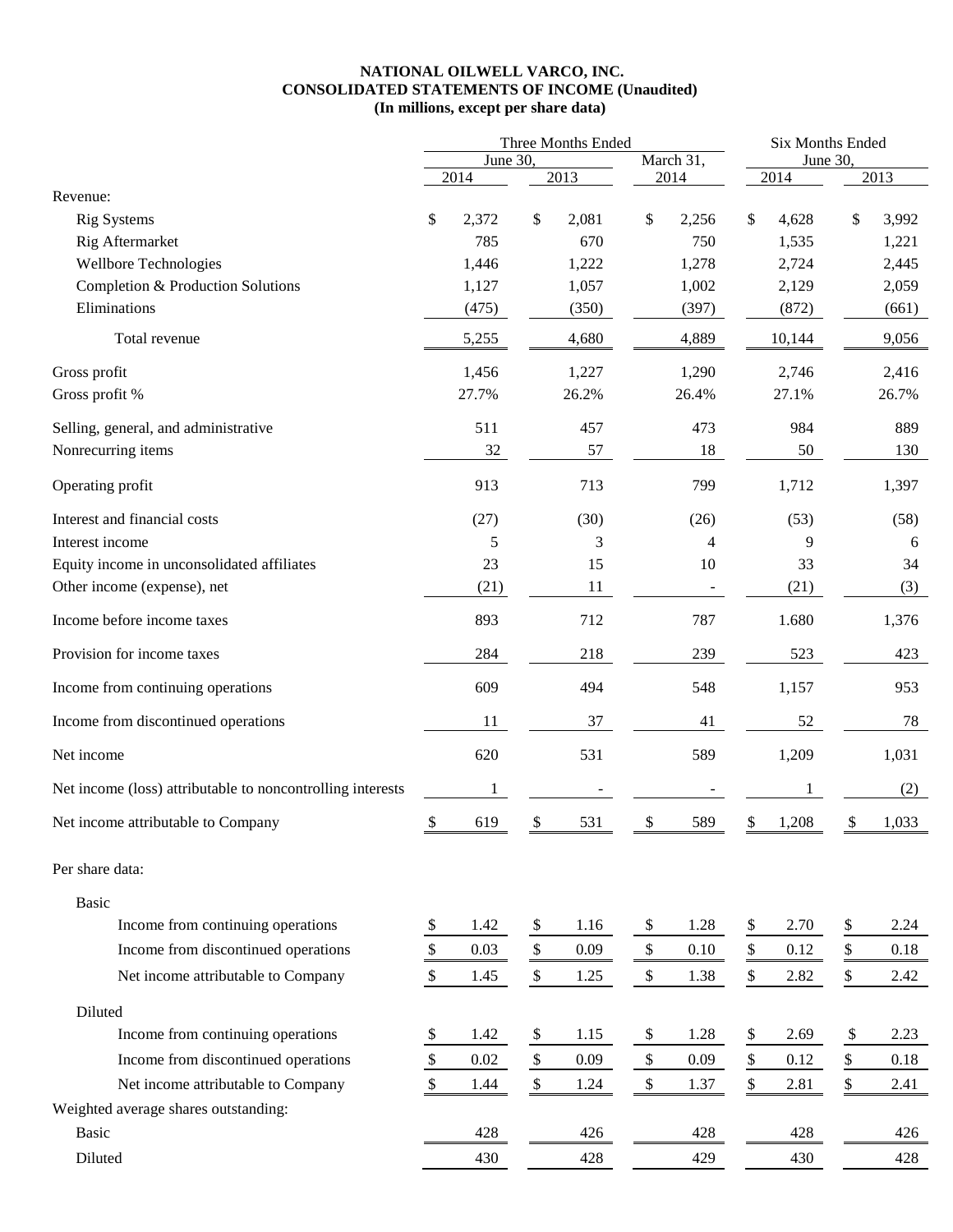#### **NATIONAL OILWELL VARCO, INC. OPERATING PROFIT – AS ADJUSTED SUPPLEMENTAL SCHEDULE (Unaudited) (In millions)**

|                                                                                    |                           | Three Months Ended    |                           |       |                           |       | Six Months Ended          |        |                           |       |  |  |
|------------------------------------------------------------------------------------|---------------------------|-----------------------|---------------------------|-------|---------------------------|-------|---------------------------|--------|---------------------------|-------|--|--|
|                                                                                    |                           | March 31,<br>June 30, |                           |       | June 30,                  |       |                           |        |                           |       |  |  |
|                                                                                    |                           | 2014                  |                           | 2013  |                           | 2014  |                           | 2014   |                           | 2013  |  |  |
| Revenue:                                                                           |                           |                       |                           |       |                           |       |                           |        |                           |       |  |  |
| <b>Rig Systems</b>                                                                 | \$                        | 2,372                 | \$                        | 2,081 | $\$\,$                    | 2,256 | \$                        | 4,628  | $\mathcal{S}$             | 3,992 |  |  |
| Rig Aftermarket                                                                    |                           | 785                   |                           | 670   |                           | 750   |                           | 1,535  |                           | 1,221 |  |  |
| <b>Wellbore Technologies</b>                                                       |                           | 1,446                 |                           | 1,222 |                           | 1,278 |                           | 2,724  |                           | 2,445 |  |  |
| Completion & Production Solutions                                                  |                           | 1,127                 |                           | 1,057 |                           | 1,002 |                           | 2,129  |                           | 2,059 |  |  |
| Eliminations                                                                       |                           | (475)                 |                           | (350) |                           | (397) |                           | (872)  |                           | (661) |  |  |
| Total revenue                                                                      |                           | 5,255                 |                           | 4,680 |                           | 4,889 |                           | 10,144 |                           | 9,056 |  |  |
| Operating profit:                                                                  |                           |                       |                           |       |                           |       |                           |        |                           |       |  |  |
| <b>Rig Systems</b>                                                                 | \$                        | 501                   | \$                        | 393   | \$                        | 451   | \$                        | 952    | \$                        | 765   |  |  |
| Rig Aftermarket                                                                    |                           | 217                   |                           | 189   |                           | 191   |                           | 408    |                           | 331   |  |  |
| <b>Wellbore Technologies</b>                                                       |                           | 269                   |                           | 195   |                           | 224   |                           | 493    |                           | 403   |  |  |
| Completion & Production Solutions                                                  |                           | 158                   |                           | 163   |                           | 143   |                           | 301    |                           | 335   |  |  |
| Eliminations                                                                       |                           | (200)                 |                           | (170) |                           | (192) |                           | (392)  |                           | (307) |  |  |
| Total operating profit (before nonrecurring<br>items)                              | $\boldsymbol{\mathsf{S}}$ | 945                   | $\boldsymbol{\mathsf{S}}$ | 770   | $\boldsymbol{\mathsf{S}}$ | 817   | $\boldsymbol{\mathsf{S}}$ | 1,762  | $\boldsymbol{\mathsf{S}}$ | 1,527 |  |  |
| Operating profit %:                                                                |                           |                       |                           |       |                           |       |                           |        |                           |       |  |  |
| <b>Rig Systems</b>                                                                 |                           | 21.1%                 |                           | 18.9% |                           | 20.0% |                           | 20.6%  |                           | 19.2% |  |  |
| Rig Aftermarket                                                                    |                           | 27.6%                 |                           | 28.2% |                           | 25.5% |                           | 26.6%  |                           | 27.1% |  |  |
| <b>Wellbore Technologies</b>                                                       |                           | 18.6%                 |                           | 16.0% |                           | 17.5% |                           | 18.1%  |                           | 16.5% |  |  |
| Completion & Production Solutions<br>Total operating profit % (before nonrecurring |                           | 14.0%                 |                           | 15.4% |                           | 14.3% |                           | 14.1%  |                           | 16.3% |  |  |
| items)                                                                             |                           | 18.0%                 |                           | 16.5% |                           | 16.7% |                           | 17.4%  |                           | 16.9% |  |  |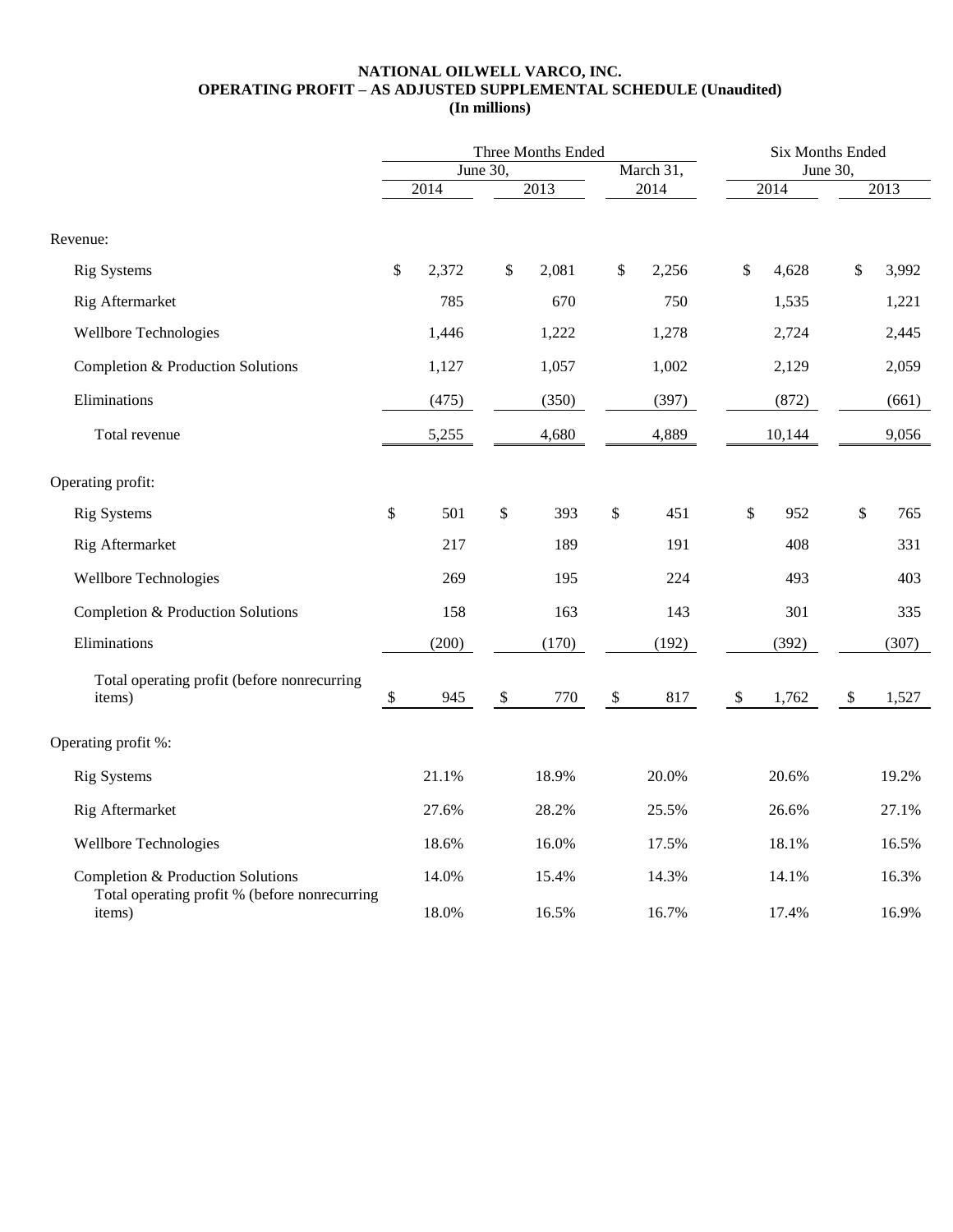### **NATIONAL OILWELL VARCO, INC. AS ADJUSTED BEFORE DEPRECIATION & AMORTIZATION SUPPLEMENTAL SCHEDULE (Unaudited) (In millions)**

|                                                               | Three Months Ended |            |               |                |    | <b>Six Months Ended</b> |          |              |    |                |
|---------------------------------------------------------------|--------------------|------------|---------------|----------------|----|-------------------------|----------|--------------|----|----------------|
|                                                               | June 30,           |            | March 31,     |                |    |                         | June 30, |              |    |                |
|                                                               |                    | 2014       |               | 2013           |    | 2014                    |          | 2014         |    | 2013           |
| Operating profit excluding nonrecurring items (Note 1):       |                    |            |               |                |    |                         |          |              |    |                |
| <b>Rig Systems</b>                                            | \$                 | 501        | \$            | 393            | \$ | 451                     | \$       | 952          | \$ | 765            |
| Rig Aftermarket                                               |                    | 217        |               | 189            |    | 191                     |          | 408          |    | 331            |
| <b>Wellbore Technologies</b>                                  |                    | 269        |               | 195            |    | 224                     |          | 493          |    | 403            |
| Completion & Production Solutions                             |                    | 158        |               | 163            |    | 143                     |          | 301          |    | 335            |
| Eliminations                                                  |                    | (200)      |               | (170)          |    | (192)                   |          | (392)        |    | (307)          |
| Total operating profit excluding nonrecurring items           | \$                 | 945        | $\frac{1}{2}$ | 770            | \$ | 817                     | \$       | 1,762        | \$ | 1,527          |
| Depreciation & amortization:                                  |                    |            |               |                |    |                         |          |              |    |                |
| <b>Rig Systems</b>                                            | \$                 | 22         | \$            | 22             | \$ | 22                      | \$       | 44           | \$ | 38             |
| Rig Aftermarket                                               |                    | 7          |               | 6              |    | 6                       |          | 13           |    | 12             |
| Wellbore Technologies                                         |                    | 108        |               | 101            |    | 108                     |          | 216          |    | 202            |
| Completion & Production Solutions                             |                    | 53         |               | 57             |    | 55                      |          | 108          |    | 104            |
| Eliminations                                                  |                    |            |               |                |    |                         |          |              |    |                |
| Total depreciation & amortization                             | \$                 | 190        | \$            | 186            | \$ | 191                     | \$       | 381          | \$ | 356            |
| Segment EBITDA excluding nonrecurring items                   |                    |            |               |                |    |                         |          |              |    |                |
| (Note 1):                                                     |                    |            |               |                |    |                         |          |              |    |                |
| <b>Rig Systems</b>                                            | \$                 | 523<br>224 | \$            | 415<br>195     | \$ | 473<br>197              | \$       | 996<br>421   | \$ | 803<br>343     |
| Rig Aftermarket                                               |                    | 377        |               | 296            |    | 332                     |          | 709          |    | 605            |
| <b>Wellbore Technologies</b>                                  |                    | 211        |               | 220            |    |                         |          |              |    | 439            |
| Completion & Production Solutions<br>Eliminations             |                    | (200)      |               | (170)          |    | 198<br>(192)            |          | 409<br>(392) |    | (307)          |
| Total segment EBITDA excluding nonrecurring items             | \$                 | 1,135      | \$            | 956            | \$ | 1,008                   | \$       | 2,143        | \$ | 1,883          |
|                                                               |                    |            |               |                |    |                         |          |              |    |                |
| Segment EBITDA % excluding nonrecurring items<br>(Note $1$ ): |                    |            |               |                |    |                         |          |              |    |                |
| <b>Rig Systems</b>                                            |                    | 22.0%      |               | 19.9%          |    | 21.0%                   |          | 21.5%        |    | 20.1%          |
| Rig Aftermarket                                               |                    | 28.5%      |               | 29.1%          |    | 26.3%                   |          | 27.4%        |    | 28.1%          |
| <b>Wellbore Technologies</b>                                  |                    | 26.1%      |               | 24.2%          |    | 26.0%                   |          | 26.0%        |    | 24.7%          |
| Completion & Production Solutions                             |                    | 18.7%      |               | 20.8%          |    | 19.8%                   |          | 19.2%        |    | 21.3%          |
| Total segment EBITDA % excluding nonrecurring items           |                    | 21.6%      |               | 20.4%          |    | 20.6%                   |          | 21.1%        |    | 20.8%          |
|                                                               |                    |            |               |                |    |                         |          |              |    |                |
| Total segment EBITDA excluding nonrecurring items             | \$                 | 1,135      | \$            | 956            | \$ | 1,008                   | \$       | 2,143        | \$ | 1,883          |
| Nonrecurring items                                            |                    | (32)       |               | (57)           |    | (18)                    |          | (50)         |    | (130)          |
| Interest income                                               |                    | 5          |               | $\mathfrak{Z}$ |    | $\overline{4}$          |          | 9            |    | 6              |
| Equity income in unconsolidated affiliates                    |                    | 23         |               | 15             |    | 10                      |          | 33           |    | 34             |
| Other income (expense), net                                   |                    | (21)       |               | 11             |    |                         |          | (21)         |    | (3)            |
| Net income (loss) attributable to noncontrolling              |                    |            |               |                |    |                         |          |              |    |                |
| interest                                                      |                    | (1)        |               |                |    |                         |          | (1)          |    | $\overline{2}$ |
| EBITDA (Note 1)                                               | \$                 | 1,109      | \$            | 928            | \$ | 1,004                   | \$       | 2,113        | \$ | 1,792          |
| Reconciliation of EBITDA (Note 1):                            |                    |            |               |                |    |                         |          |              |    |                |
| GAAP net income attributable to Company                       | \$                 | 619        | \$            | 531            | \$ | 589                     | \$       | 1,208        | \$ | 1,033          |
| Income from discontinued operations                           |                    | (11)       |               | (37)           |    | (41)                    |          | (52)         |    | (78)           |
| Provision for income taxes                                    |                    | 284        |               | 218            |    | 239                     |          | 523          |    | 423            |
| Interest expense                                              |                    | 27         |               | 30             |    | 26                      |          | 53           |    | 58             |
| Depreciation and amortization                                 |                    | 190        |               | 186            |    | 191                     |          | 381          |    | 356            |
| <b>EBITDA</b>                                                 |                    | 1,109      |               | 928            |    | 1,004                   |          | 2,113        |    | 1,792          |
| Nonrecurring items                                            |                    | 32         |               | 57             |    | 18                      |          | 50           |    | 130            |
| EBITDA excluding nonrecurring items (Note 1)                  | \$                 | 1,141      | \$            | 985            | \$ | 1,022                   | \$       | 2,163        | \$ | 1,922          |